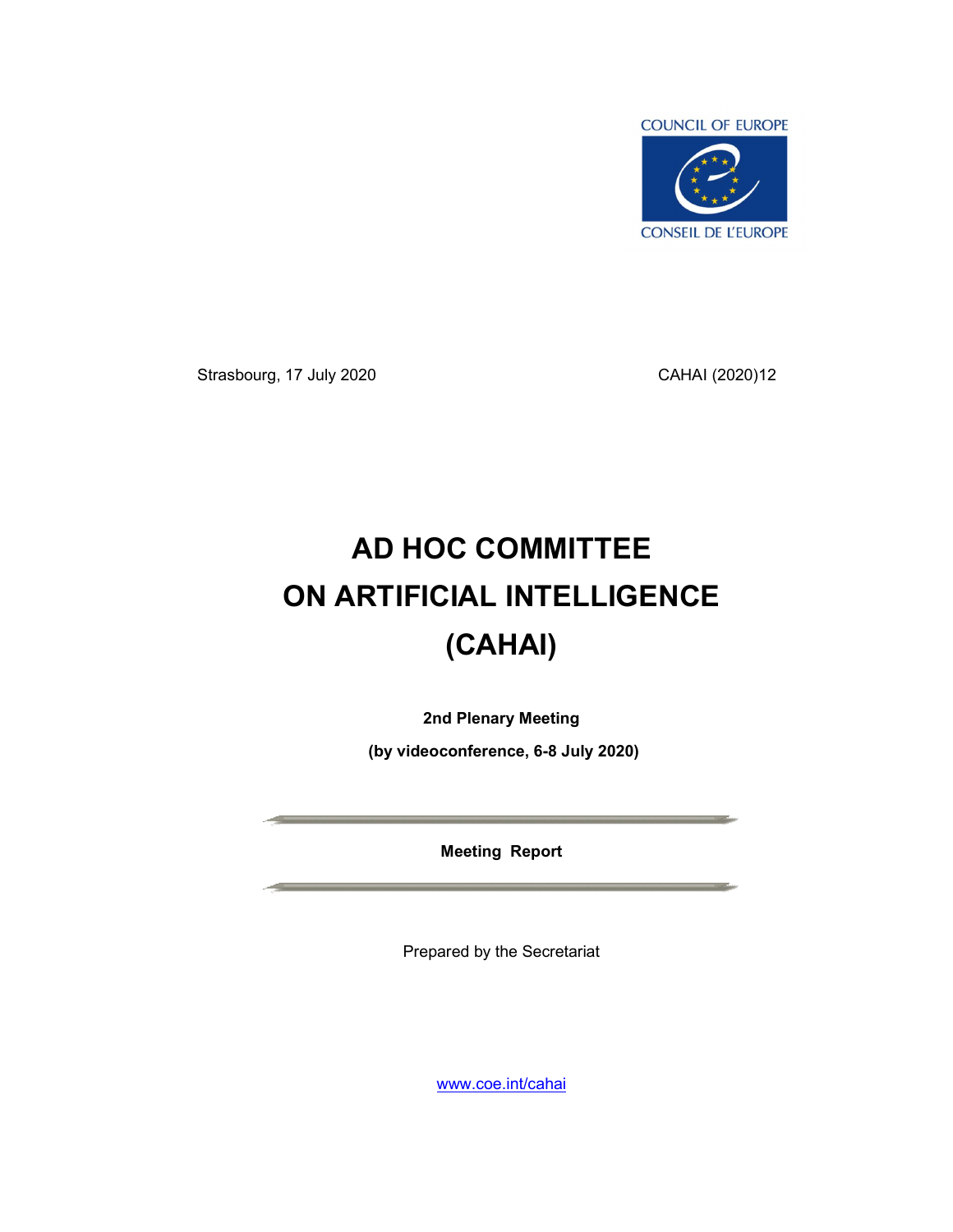## 1. Opening of the meeting

1. The Ad hoc Committee on Artificial Intelligence (CAHAI) held its second meeting online on 6-8 July 2020, in conformity with its terms of reference adopted by the Committee of Ministers on 11 September 2019 and the circular letter sent to the Chairs of steering committees and ad hoc committees by the Secretary General of the Council of Europe and the Chairman of the Committee of Ministers<sup>1</sup>.

2. The meeting was chaired by Gregor Strojin (Slovenia), Chair of the CAHAI, on the first and third day of the meeting, and by Ms Peggy Valcke (Belgium), Vice-Chair of the CAHAI, on the second day.

3. The Chair welcomed Israel, who was granted observer status to the CAHAI by the Committee of Ministers, as well as 12 new observers from civil society, academia and the private sector.

4. Mr Jan Kleijssen, Director, Information Society - Action against Crime, Directorate General of Human Rights and Rule of Law, and Ms Claudia Luciani, Director of Human Dignity, Equality and Governance, Directorate General of Democracy, addressed welcoming words to the CAHAI participants.

5. Mr Kleijssen underlined the efforts made by the Council of Europe during the pandemic to continue its work as effectively as possible. The work on artificial intelligence (AI) is now of even greater importance, due to its impact on human rights, the rule of law and democracy. Although much of public debate in this regard has centred on proximity tracking applications, showing a lack of trust in new technologies, AI plays a significant role in the framework of the COVID-19 pandemic, for example in sharing health information or tracking clusters worldwide in real time. He drew attention to the contribution<sup>2</sup> of the Council of Europe to the European Commission's White Paper on Artificial Intelligence - A European approach and stressed the importance of cooperation among international organisations active in the field of AI.

6. Ms Luciani underlined the necessity of ensuring that the CAHAI's approach to AI is ambitious, inclusive and transparent, despite the challenging context in which the CAHAI is operating, and her wish that all member states' delegations and participants fully participate in the discussion and deliberations, indicating the importance of cooperation and dialogue based on trust. She raised important questions to be addressed, such as which values, rights and common principles can bring together member states and possibly other states ready to join CAHAI's processes in order to steer the international governance of AI towards due respect for human rights, the rule of law and democracy. She also emphasised the importance for the CAHAI to make full of use of the expertise of other Council of Europe bodies and committees working on AI aspects.

<sup>1</sup>The letter encourages the committees including CAHAI " to explore all possibilities to ensure the continuity of the committee's work by adapting working methods to the use of new technologies, videoconferences, participation in meetings via video-link and written procedures in order to pursue the implementation of 2020-2021 terms of reference".(...) To this end, it is of the utmost importance to respect the legal framework established by Resolution CM/Res (2011) 24 on intergovernmental committees and subordinate bodies, their terms of reference and working methods and other relevant documents of the Committee of Ministers. (…) The Secretariat shall ensure that all delegations have access to all meeting documents".

<sup>2</sup> Available at : https://www.coe.int/en/web/artificial-intelligence/-/contribution-to-the-consultation-of-the-europeancommission-on-ai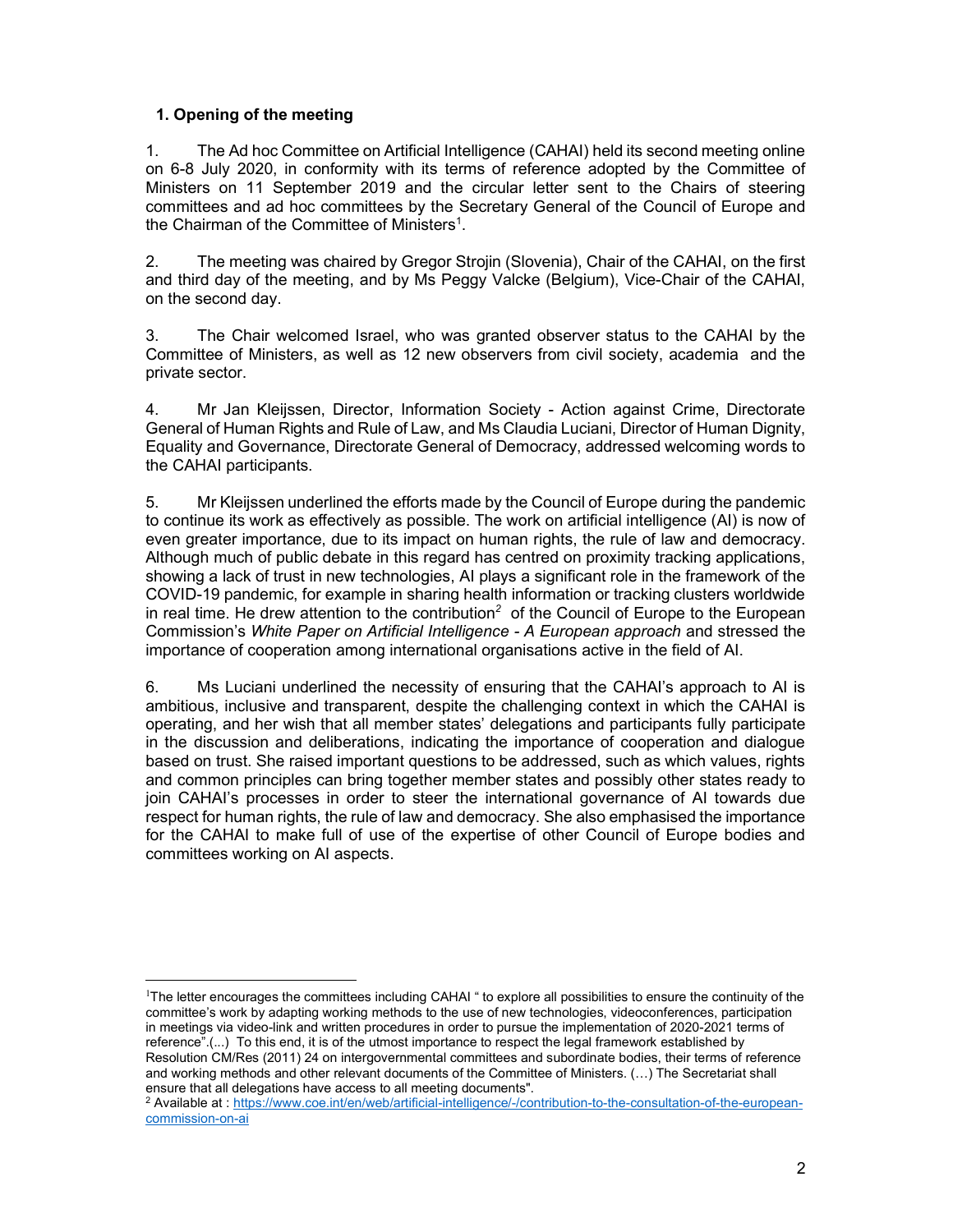# 2. Adoption of the Agenda and Order of Business

7. The agenda and the order of business were adopted by the CAHAI.  $3$ 

# 3. Information by the Chair

8. The Chair briefed the participants on updates and relevant information for the CAHAI since the last plenary meeting of 18-20 November. He begun by underlining the exceptional circumstances and the fact that the CAHAI's work has continued to progress, adapting to these challenges while taking into account the difficult context for member states and other participants contributing to CAHAI's work.

9. He went on to highlight the importance of ensuring that CAHAI's work is conducted in a fair, inclusive and transparent manner which includes all member states in the decisionmaking process while ensuring that CAHAI's work ultimately reflects the outcome of multistakeholder consultations.

10. Mr Strojin thanked all delegations who had actively responded and contributed to the written consultations initiated as a result of the preparatory work undertaken by the Bureau with 2 Bureau meetings being held on 23-24 January 2020 and 27 March 2020 (online) - which led to the approval by the CAHAI of the text of the progress report which was submitted to the Committee of Ministers. He also expressed his appreciation of the work of the secretariat who had reviewed numerous written contributions and liaised with the delegations to finalise these processes. He indicated that both Bureau meeting reports are public for a detailed account of issues discussed.

11. The Chair informed the participants that Tuesday's session would be chaired by the Vice-Chair, as he would present the progress report adopted by the CAHAI through written procedure to the Committee of Ministers' Rapporteur Group on Legal Co-operation (GR-J) and hold an exchange of views with the Group on CAHAI's work and progress in the preparation of the feasibility study and the elements of a legal framework on AI. The CAHAI took note of the information provided by the Chair on the presentation of the previously adopted progress report to the GR-J and the exchange of views.

## 4. From ethics to law: key principles on the development, design and application of artificial intelligence

12. Ms Joanna Bryson, Professor of Ethics & Technology at Hertie School of Governance, gave a keynote speech concerning ethical principles on the design, development and application of AI.

13. In the exchange of views which followed, CAHAI members expressed their appreciation of the main findings of her presentation, of which they took full note. They also underlined the need to mitigate the risks arising from AI on human rights and democracy, as well as for the clear accountability of AI operators.

## Analysis of key questions addressed in the framework of the feasibility study and steps to be taken to ensure progress in the preparation of such study (items 5, 6, 8, 9, 11, 12, 13, 16)

14. CAHAI members, participants and observers, discussed, under each different agenda item (from 5 to 16), relevant issues to be dealt with in the CAHAI feasibility study and how they should be further developed in the framework of the study.

<sup>3</sup> The agenda is available at: https://rm.coe.int/cahai-2020-oj1-e-agenda-rev2-web/16809ee91a.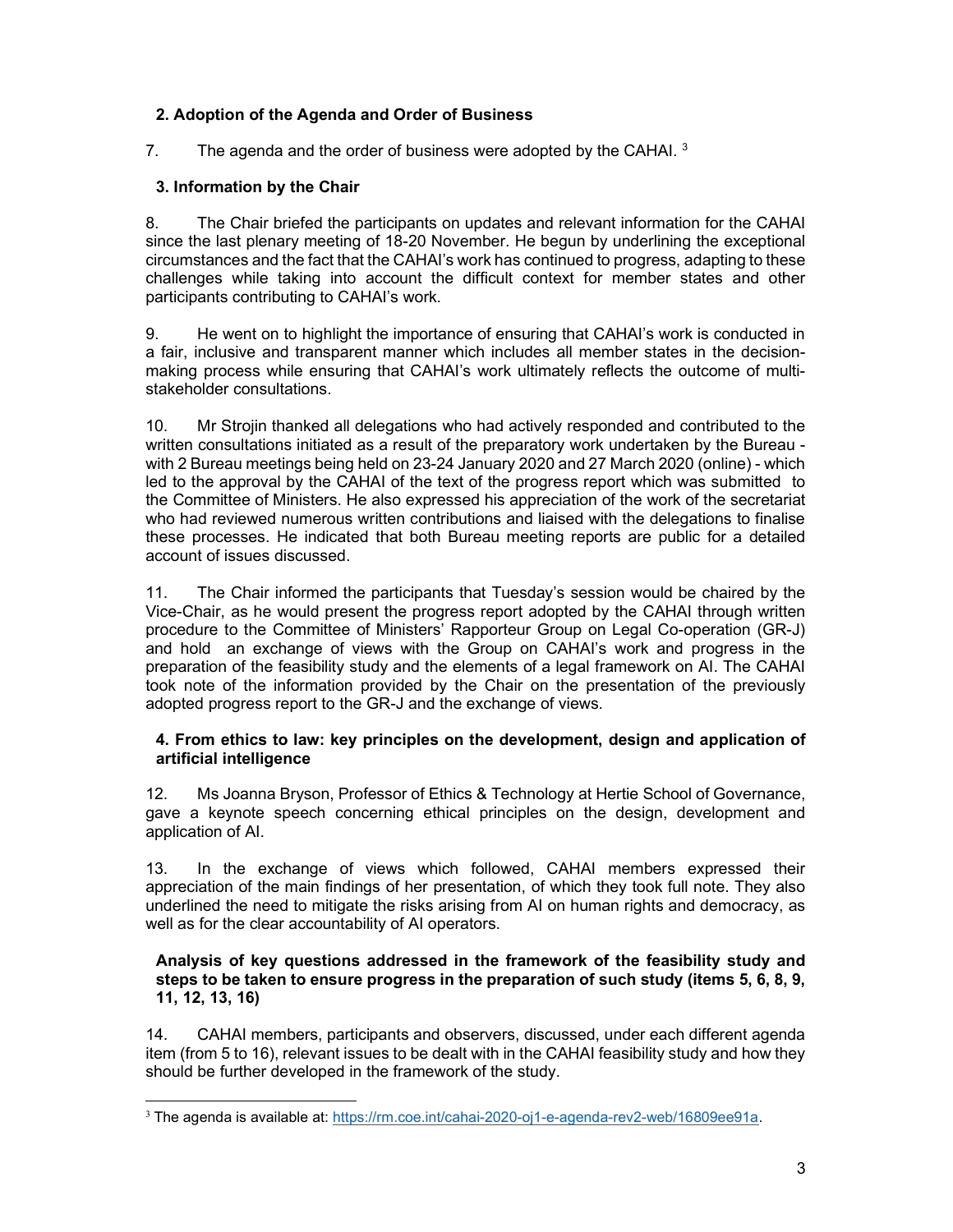## 5. Opportunities and risks arising from the design, development and application of AI. "Green" and "red" areas:

15. The Committee discussed the opportunities and risks arising from the design, development and application of AI, as well as "green" and "red" areas. It is worth recalling that, at its  $1<sup>st</sup>$  Plenary meeting, the Committee had underlined that this issue should be given particular attention in the framework of the feasibility study. An initial input was provided by Ms Catelijne Muller, President of the Alliance for Artificial Intelligence (ALLAI) who presented the key findings of the analysis she has prepared, and in particular, the impact of AI on several rights protected by the European Convention on Human Rights (ECHR) and elements to be considered by the CAHAI in the preparation of the feasibility study.

16. Ms Muller emphasised the need to ask the "Question Zero": do we really want a particular AI application posing risks to human rights, rule of law and democracy perspective? Red zones could be envisaged with severe restrictions on AI, with Green zones allowing AI to develop. New AI could be developed, or existing AI adapted to take into account human rights.

17. In the following exchange of views, CAHAI members indicated that both risks and opportunities should be considered in order to assess whether a given application of AI should be used. In certain areas such as judicial systems, delegating certain tasks to AI would be risky. Therefore, there is a need for legal certainty, transparency, and embedding ethics in the design, development and application of AI.

18. The representative of the Russian Federation emphasized the need to develop common international technical standards for AI. He also pointed out that AI developers who benefit most of it should bear appropriate responsibility for the proper functioning of AI and its impact at scale on the society.

19. Ms Muller also underlined that although it is true that the current framework of protection of fundamental rights is robust, it is not completely fit for its purpose. Many human rights are affected by AI and certain restrictions need to be set. Indeed, in the wake of AI, new human rights may appear.

20. Ms Jana Novohradska, CAHAI's Gender Equality Rapporteur, also made a presentation on an egalitarian AI ecosystem, egalitarian data, algorithms and the computing sector. Ms Novohradska underlined that in the growing AI sector only 12% of participants are women and this number is decreasing. The question should be what women can do for AI and not what AI can do for women.

21. She highlighted the need for "Egalitarian Data" and "Egalitarian Algorithms", a need which is highlighted by cases of discrimination against women and other groups showing how existing bias is being copied into AI systems.

22. Bias and discrimination in real life is difficult to prevent, whether committed by humans or systems, however this can be identified, evaluated and, if necessary, removed in AI. When discrimination has been uncovered in AI this can lead to fear and mistrust.

23. Finally, an "Egalitarian Computing Sector" is necessary. Currently there is a shortage of AI specialists, especially women specialists whose number are on the decline.

24. The representative of the Gender Equality Commission (GEC) thanked Ms Novohradska for bringing the situation of women in the field of AI to the attention of the Committee and complemented her presentation on how AI can be used to promote gender equality. She also drew the attention of the CAHAI to a new document - "Pact for an Artificial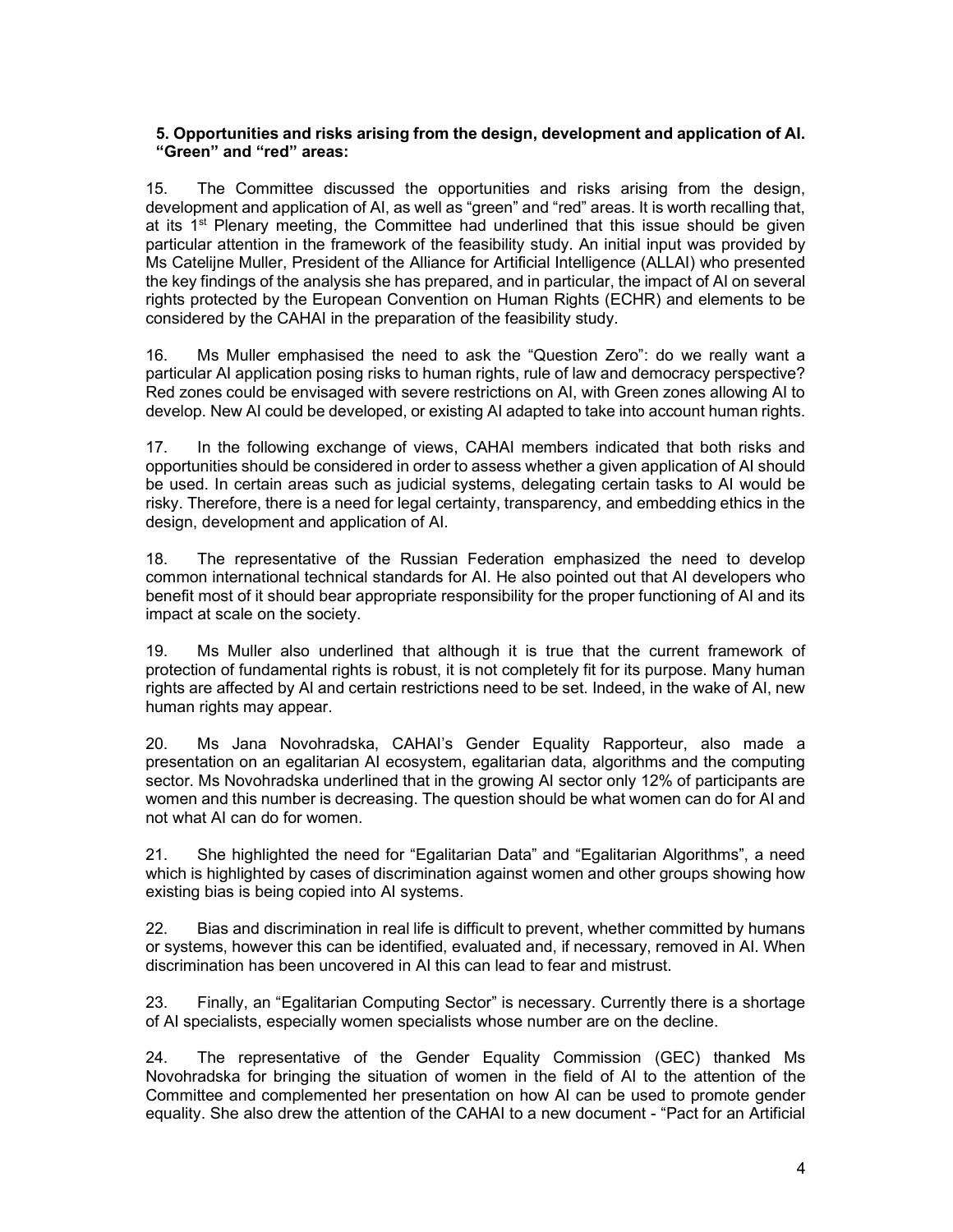Intelligence based on equality between women and men" - issued by a French civil society organization: Laboratoire de l'Egalité (Equality Laboratory). The document is available in French and translation into English is underway so that it can also be shared with the CAHAI.

- 25. As a result of the discussions, the CAHAI:
	- took note of the report prepared by Ms Muller and concluded that its elements should be taken into account by the CAHAI-PDG when elaborating the feasibility study;
	- thanked Ms Novohradska and recalled that the CAHAI is expected to ensure that the feasibility study takes due account of a gender perspective throughout its chapters and that this task goes beyond the responsibility alone of the GER. It called on the GER and other interested delegations to contribute to the work of the Policy Development Group (PDG).

#### 6. Mapping of international binding and non-binding instruments, as well as of ethical guidelines, relevant to the design, development and application of AI in the field of human rights, democracy and the rule of law

26. The Committee discussed the mapping of international binding and non-binding instruments, as well as of ethical guidelines, relevant to the design, development and application of AI in the field of human rights, democracy and the rule of law. It is worth recalling that, at its  $1<sup>st</sup>$  Plenary meeting, the Committee had underlined the key importance of addressing these issues in the framework of the feasibility study. An initial input has been provided by Mr Alessandro Mantelero, Associate Professor at Politecnico di Torino, who gave a presentation on the key findings of its analysis on the mapping of international binding and non-binding instruments.

27. Mr Mantelero began by underlining that AI is partially reshaping our society and the development of AI requires clear and uniformed rules. He also stressed the importance of contextualizing the guiding principles extracted from legally binding and non-binding international instruments on human rights, democracy and the rule of law to address the challenges arising from the use of AI. While the existing international legal instruments provide an appropriate and common context, a more specific binding instrument to regulate AI in line with the principles and values enshrined in such instruments would be recommended.

28. Moreover, given the evolving nature of AI, a co-regulatory approach is desirable. A binding instrument establishing the legal framework for AI, including both general common principles and granular provisions addressing specific issues, could therefore be combined with detailed rules set out in additional non-binding sectoral instruments. This model would provide both a clear regulatory framework and the flexibility required to address technological development.

29. Mr Marcello Ienca and Ms Effy Vayena, senior researchers at the Health Ethics & Policy Lab, Department of Health Sciences and Technology at ETH Zurich presented the key findings of their study on the mapping of ethical guidelines.

30. Their findings indicate that ethical guidelines in the field of AI have developed considerably since 2016 and that many guidelines converge on ethical principles such as transparency, justice, non-maleficence, responsibility and privacy. There is however some disagreement on the interpretation of these principles.

31. Moreover, certain ethical considerations are under-represented in the current corpus. Human rights considerations are only mentioned in just over half the soft law documents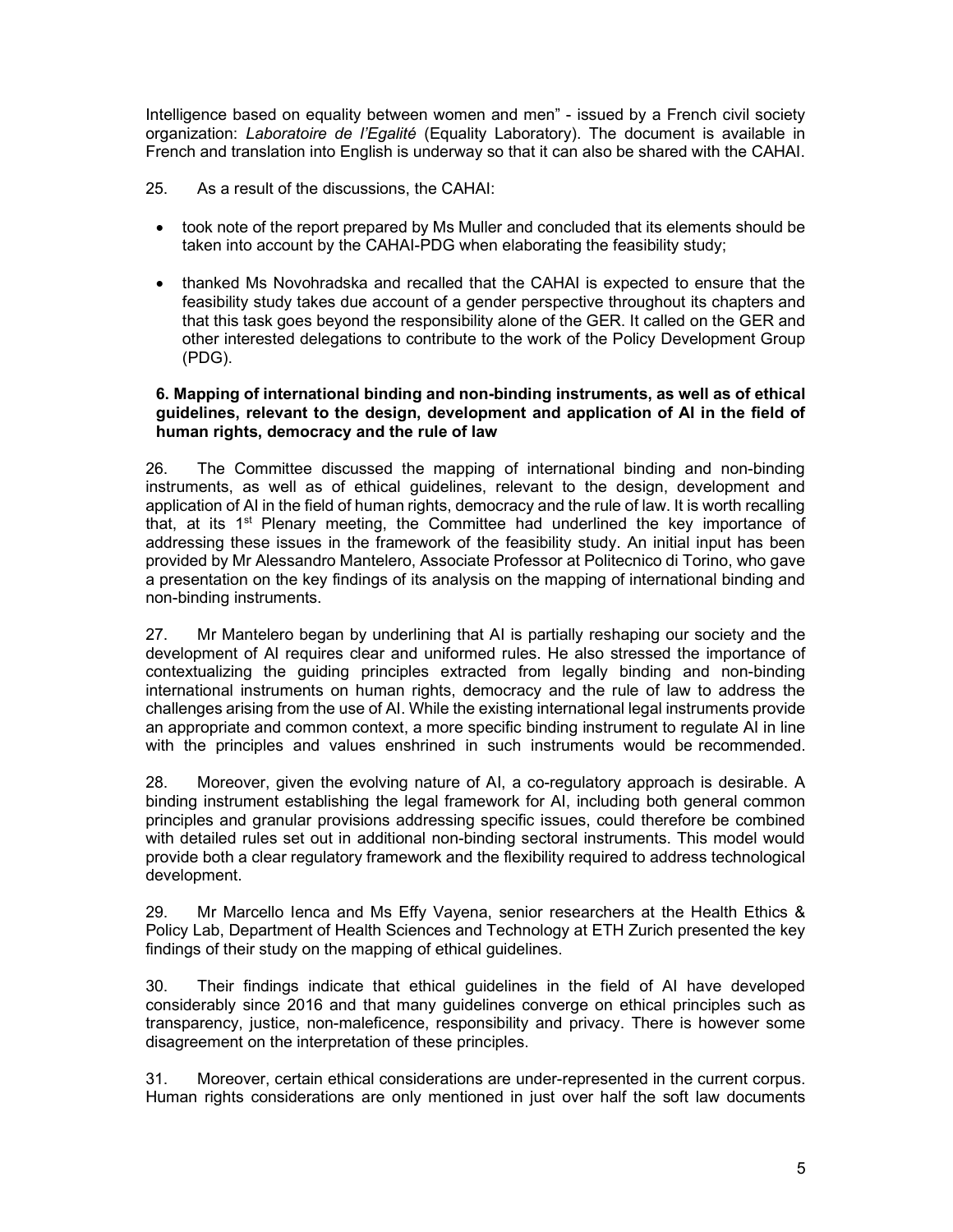reviewed. However, the principles of privacy, justice and fairness showed the highest degree of cross-geographical and cross-cultural stability.

32. They concluded that soft law instruments are useful tools exerting a practical influence on AI development by promoting best practices and underlined that soft law approaches can inform the development of binding regulations.

33. Finally, as many soft law instruments have no reference to violations of human rights, this is an important area where a hard law and a rights-based approach could meet.

34. In the following exchange, CAHAI participants stressed that AI should be compatible with respect for human rights, and that an avenue to explore could be the strengthening of existing legal frameworks through additional protocols. Education and awareness raising in the field are important, and also the development of a culture aimed to prevent possible risks to human rights, particularly through the accountability of AI operators.

35. The representative of the Russian Federation made critical remarks that some regulations considered AI as a subject of law without sufficient grounds. He also pointed out the lack of appropriate risk assessment when some new technologies are introduced. He underlined that ethical and legal decisions cannot be taken by AI without due human control.

36. The representative of the European Committee on Democracy and Governance (CDDG) highlighted the 12 principles of good governance, and stressed that they would like to see clear references to ensure that AI strengthens the implementation of these principles.

37. The CAHAI took note of the reports prepared by the three experts and concluded that their elements should be taken into consideration by the CAHAI-PDG. Positions expressed by CAHAI delegations should guide the work of the CAHAI-PDG when elaborating the feasibility study.

## 7. Hearing of Applicant Observers

38. The Committee held a hearing of three organisations having requested the status of observer to the CAHAI. These organisations are Article 19, European Broadcasting Union and Women at the table. A fourth organization (Together against crime – TAC) experienced connection problems and will be heard later by the Committee.

39. After the hearing of each applicant observer, the secretariat of the CAHAI organised an online procedure to determine whether the matter could be referred to the Committee of Ministers in line with applicable provisions of Resolution CM/Rec(2011)24<sup>4</sup>. The results of the procedure were communicated by the Secretariat to all member delegations.<sup>5</sup>

40. In the absence of two-thirds of the members of the CAHAI being in favor of such a communication, the Committee concluded the procedure and invited the secretariat to notify the organisations of the outcome of the process.

<sup>4</sup> III. Composition, C. Observers. 8. Observers from states and organisations other than those referred to in paragraph 7.b above. They shall be admitted to steering committees, ad hoc committees and any subordinate body answerable to them in the following manner:

a. as a general rule, upon their request to the Secretary General, observers are admitted, to steering and ad hoc committees or any subordinate body answerable to them, on the basis of a unanimous decision by that steering or ad hoc committee; in the event where unanimity is not reached, the matter may be referred to the Committee of Ministers at the request of two-thirds of the members of the committee concerned. The Committee of Ministers shall decide on the matter by a two-thirds majority of all the representatives entitled to sit on it.

<sup>5</sup> See CAHAI(2020)19 (restricted)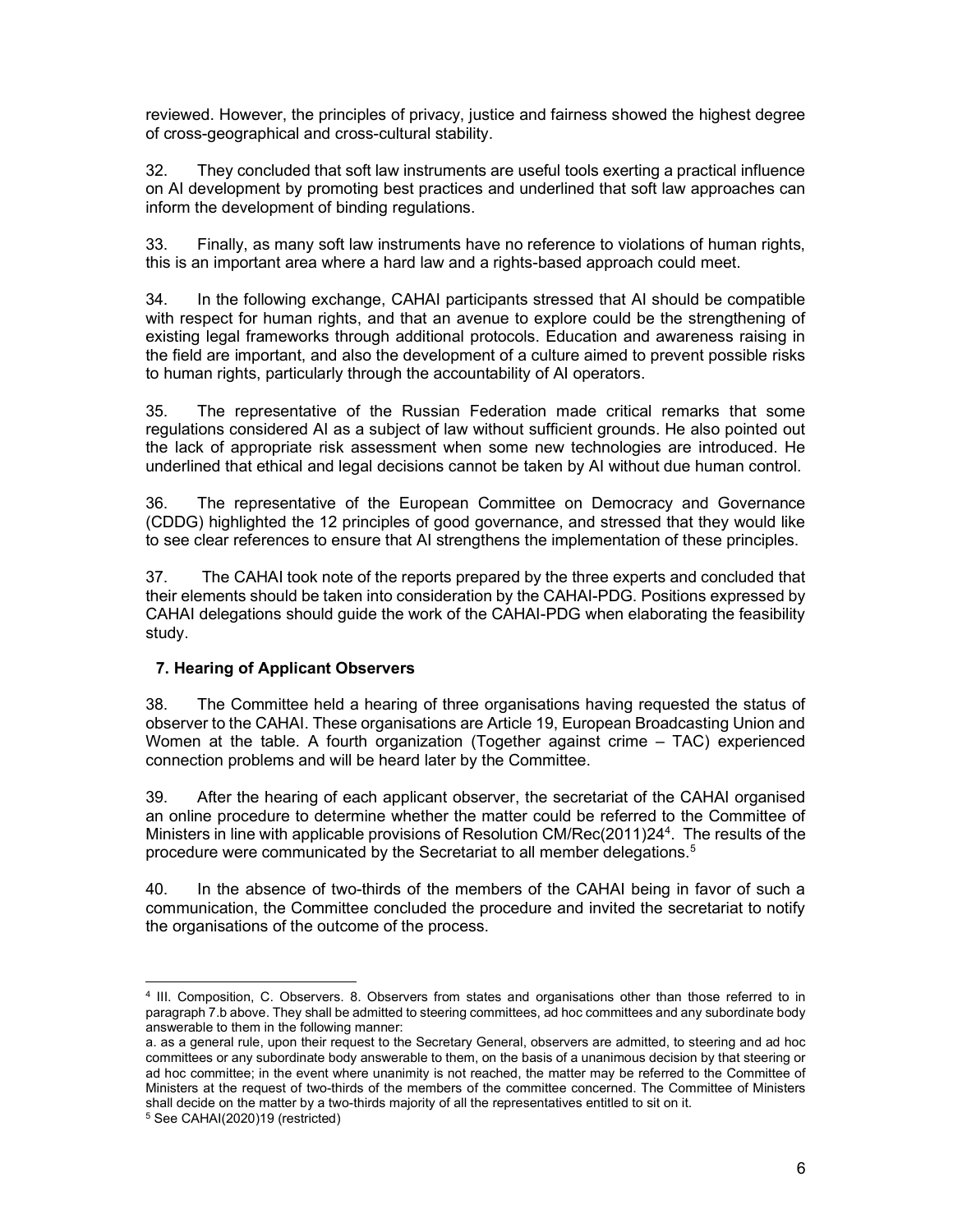## 8. Overview of national instruments, policies and strategies related to artificial intelligence

41. The Committee received a brief update from the Secretariat on the working document (CAHAI(2020)09-REV1) which presented the analysis of responses from CAHAI members and representatives of bodies, committees, observer organisations or partner companies as a result of the online consultation, collected up to 28 February 2020.

42. The Committee heard several interventions from member states (Turkey, Germany, the Netherlands, Romania), one observer state (Japan) and one participant (Congress of Local and Regional authorities) on domestic policies and strategies and related application challenges, with useful indications as to how this topic could be further developed in the feasibility study.

43. Questions and expressions of interest from observer organisations, including newly admitted observers, were raised orally and via the participants' online forum on receiving the electronic version of the documents and sending further contributions to the questionnaire. The Vice-Chair drew the attention of the Committee to the fact that additional questions were included in the updated questionnaire set out in the appendix of the document in order to cover the elements of the feasibility study. Two questions referred to relevant examples on the concrete use of AI to fight COVID-19 and any other aspects and lessons learnt regarding the use of AI in times of crisis.

44. The Committee agreed that member states, participants and observers wishing to contribute on a voluntary basis (in full or in part) or update their responses should be invited to do so no later than 31 August 2020. The Vice-Chair concluded by inviting the secretariat to circulate the questionnaire and in due course update the existing analysis considering new contributions.

## 9. Advantages, disadvantages and limitations of existing international and national instruments and ethical guidelines on artificial intelligence

45. The CAHAI heard with great interest the keynote intervention of Ms Akiko Ejima (Professor at the Faculty of Law, Meiji University, Tokyo). Ms Ejima presented the experience of Japan on artificial intelligence, focusing on the social principles of human-centric AI and related advantaged and disadvantages and underlining that the use AI must not infringe upon the fundamental human rights guaranteed by the Constitution and international standards. She also presented the new contact-tracing application (COCOA) developed in the context of the COVID-19 crisis and indicated that the uses of AI for contact tracing must be carried in a human centric way, choosing a model of solidarity rather than surveillance. She concluded on the need of a co-existence of different approaches, mirrored by a diversity and flexibility in legal frameworks, recommending a bottom-up approach and the need for sharing information and experience sharing.

46. Her intervention was complemented by the independent experts (Ms Cateljine Muller, Mr Alessandro Mantelero, Mr Marcello Ienca and Ms Effy Vayena) who suggested to take account of different approaches to AI (bottom-up and top-down), to consider both the advantages and limits of current soft law instruments, including their blind spots and different interpretations given, and not underestimate the impact of AI on human rights, democracy and the rule of law.

47. The representative of Germany referred to the fact that existing rules in the field of AI did not specifically address certain areas of AI application. One observer state (United States) underlined the great benefits AI can bring to the enjoyment of life in general, and while the respect of human rights should remain at the centre of innovation, there is a need to avoid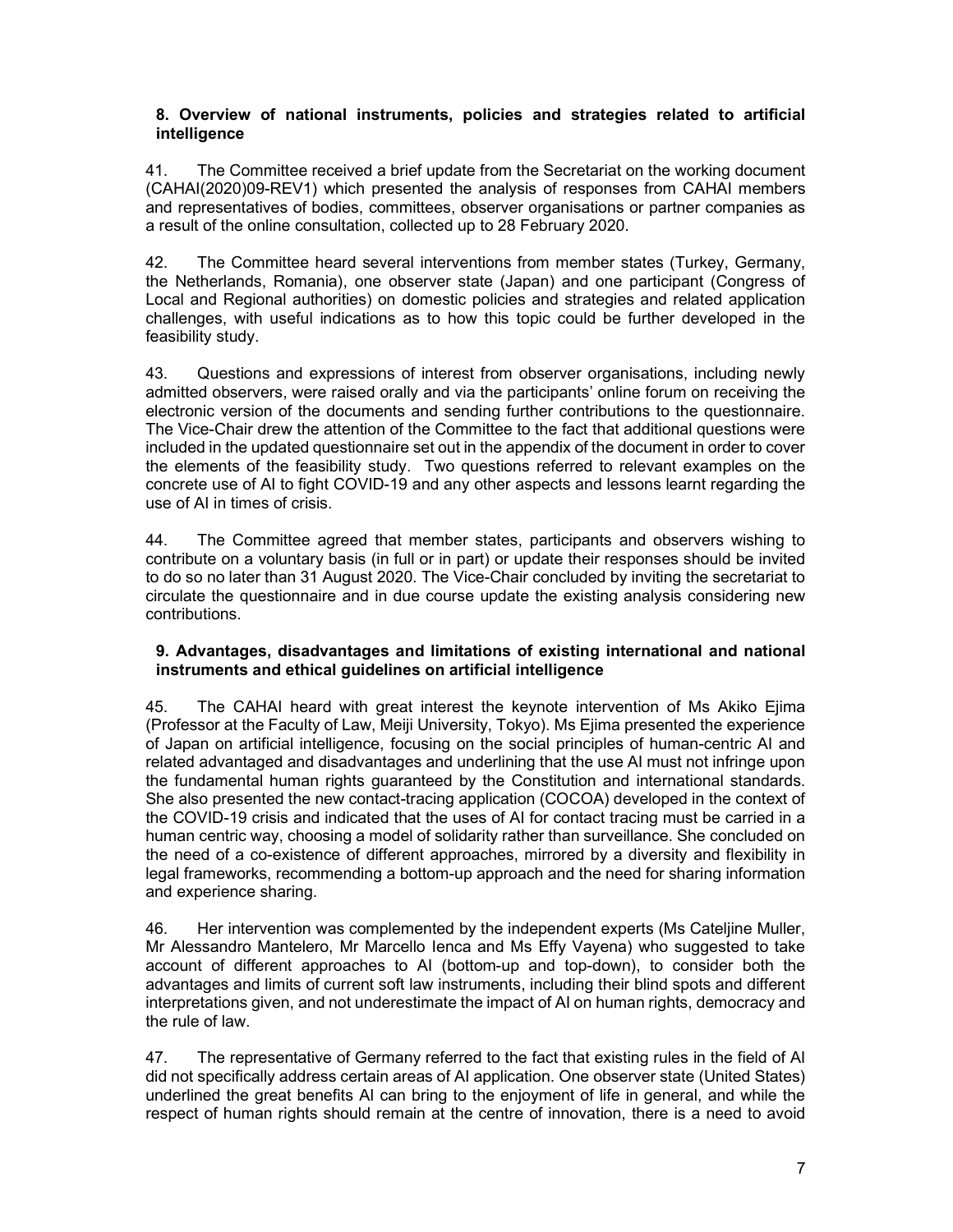stifling this innovation. The representative of IEEE (Institute of Electrical and Electronics Engineers) underlined that in moving from principles to practice, the certification of mechanisms must go hand in hand with regulation. The representative of the European Digital SME Alliance stated the AI can be both an opportunity and a threat to small and medium companies and any regulation should be lawful, ethical and technically robust.

48. The representative of the Russian Federation pointed out that the main objective of international regulation on AI is to build trust. The first step in this way can be norms and principles of responsible development and application of AI.

49. The Vice-Chair thanked the keynote speaker, experts and representatives for their useful insights during the exchange. The CAHAI took note of the elements and interventions, which are directly relevant for the upcoming work of CAHAI's Policy Development Group (PDG) when elaborating further this section of the feasibility study.

# 10. Overview of the Council of Europe's typology of legal instruments

50. The CAHAI heard a presentation by Jorg Polakiewicz, Director of Legal Advice and Public International Law, on the Council of Europe's typology of legal instruments which could be developed, including with respect to processes for their development, strengths and limitations.

51. In his opening remarks, he underlined the readiness and support of the Directorate to the work of CAHAI, both with respect to procedural matters and most importantly on substantive matters related to the preparation of a legal instrument. In his presentation of the range of legal instruments already prepared by the Council of Europe, he cited, as a possible source of inspiration for CAHAI, Convention CETS 108 on data protection or the work of the Group of States against Corruption, whose mandate combines both soft law instruments and binding international conventions. He also presented useful practices of possible follow -up mechanisms, whether in the context of application of conventions or soft law instruments such as recommendations.

52. In response to questions asked, he provided examples of instruments already adopted which had stood the test of time and are technology-neutral, as well as of instruments suitable for horizontal relations. He clarified that recommendations are only addressed to Council of Europe member states, whereas conventions are open for accession to both member and non-member states and could also associate private and public entities.

53. The Chair thanked Mr Polakiewicz for his presentation and concluded that the CAHAI shall take note of the range of options presented when preparing Chapter 8 of the feasibility study on possible options for a Council of Europe legal framework.

## 11. Defining the scope of a Council of Europe legal framework on artificial intelligence

54. The CAHAI discussed the scope of a Council of Europe legal framework on AI, including the opportunity to provide a definition of AI.

55. The representative of Japan invited the CAHAI to take into account the need for an inclusive human-centric AI and draw lessons from the impact of the COVID-19 pandemic on AI. He stressed that any governmental framework should be flexible and that binding rules should be avoided to prevent the risk of falling behind global advancement in case they would result in a hostile market environment.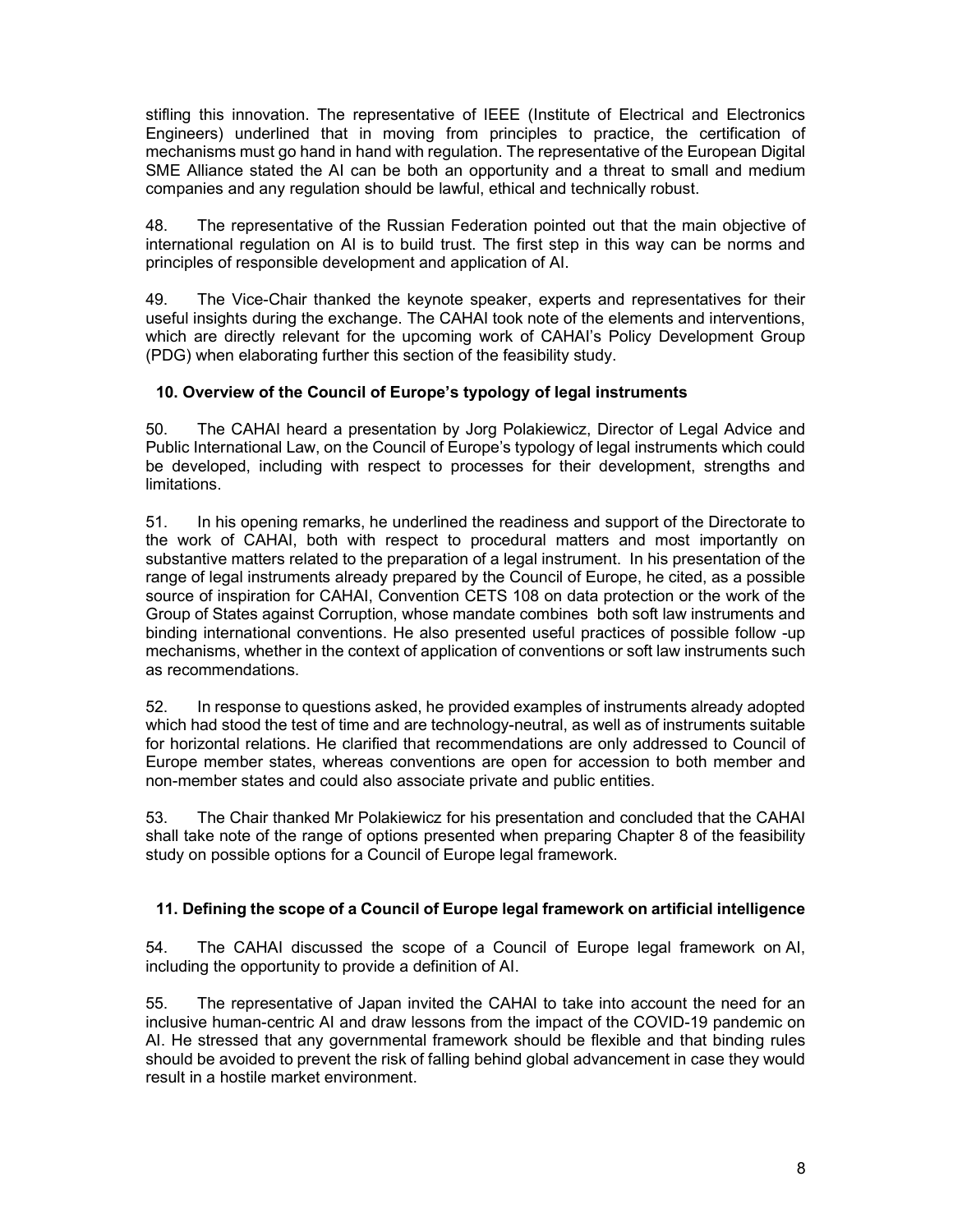56. The representative of the Russian Federation considered that a convention should target specific and responsible behavior of all actors involved in designing, implementing and using AI systems, complemented by additional rules (such as codes of practice adopted by companies). He underlined that legal frameworks should protect the interests of people and the society, while at the same time not impeding innovation. A convention should be supportive to governments in its scope.

57. The representative of Germany indicated the importance that any legal framework covers all applications of AI, as well as the need to find common definitions. Maintaining legal certainty while being flexible for further technical development is essential.

58. The representative of Belgium stated that there is growing evidence that a binding legal framework harmonizing the different aspects of the use of AI systems could have a real added value, given that existing legal instruments only cover specific aspects of AI. Such a framework, based on precise rules and elements of governance, would serve to guide the various subjects involved in the chain of development of AI systems on what is permitted and what is not in terms of results. An agreement should be reached on general and transversal principles, the rules applicable or specific operations of AI systems, sectoral or fields of activities with a list of results, mandatory organizational and technical measures (such as impact analysis, risk analysis, human rights impact assessments, as well as ex ante controls necessary to evaluate the implementation of these rules) as well as ex post controls through a national authority, including certification systems. She also indicated that a strict definition of AI or of specific technologies would not be necessary.

59. Ms Catelijne Muller agreed that regulation should not stifle innovation, however she also argued that regulation should stifle irresponsible innovation and innovation should not harm our ethical values.

60. The CAHAI discussed the scope of a Council of Europe legal framework on AI and concluded that this aspect should be further explored by the Policy Development Group (PDG), possibly through additional contributions, as this topic was not included in the scope of the first electronic consultation.

## 12. Perspectives of private actors and civil society on a possible international legal instrument on AI based on Council of Europe's standards

61. CAHAI observers from partner internet companies of the Council of Europe and CAHAI observers from civil society presented their expectations as regards the content and the format of a possible international legal instrument on AI based on Council of Europe's standards.

62. Speakers highlighted their readiness to contribute to the CAHAI's work and consultations, by bringing their expertise and the strength of their respective networks to the CAHAI.

63. The need to involve civil society in the development of a legal instrument was underlined by the representative of European Digital SME Alliance, while the representative of ENNHRI advocated their contribution as a platform for civil society and their role in monitoring the respect for human rights, including in the context of AI.

64. The representative of IBA stressed the possible use of existing expertise in the field of business behaviour and human resources diligence in this context. The representative of IEEE underlined that operators are not sufficiently considered in the context of AI and stressed the absence of standards for operators to safely operate AI. Additional considerations put forward involved the need to separate the risks from the benefits of AI and those arising from the development of an AI definition different from the one used by the private sector.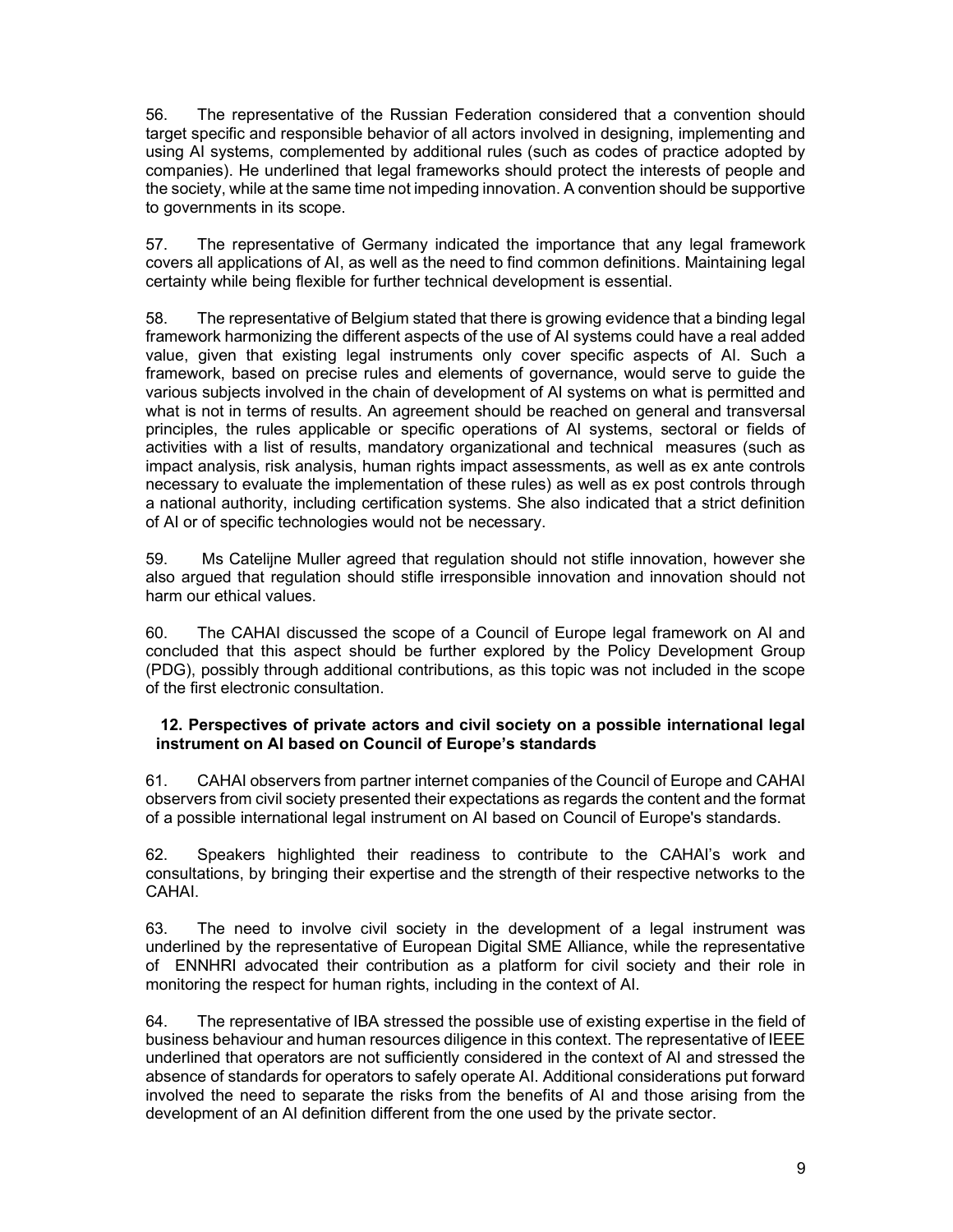65. The Council of Europe's added value in this work, and its strength with respect to human rights enforcement, was also mentioned by the representative of Access Now, who suggested that this work should not be limited to the public sector issues and that the CAHAI should pay due attention to the need for "red lines".

66. These interventions were then complemented by interventions of CAHAI member states (Slovenia, Poland) referring to work undertaken by other fora (e.g. OECD, UNESCO) to develop technical and legal definitions and inviting the CAHAI to take into account this work and the existing definitions of AI systems as a baseline, while considering whether to develop them as necessary. The representative of Poland also reflected on the scope of the legal framework, including the need to carefully define and consider in this context concepts such as human dignity or well-being. He raised the possible consideration of co-regulation and stressed the need to consider how to engage the private sector.

67. The CAHAI took note of the above-mentioned elements and concluded by inviting civil society and private actors' representatives to contribute through written contributions to the Secretariat by 31 August 2020 on this topic.

#### 13. Main elements of a legal framework for the design, development and application of Artificial Intelligence

68. The CAHAI held an exchange of views on possible main elements of a legal framework for the design, development and application of AI. The following aspects were raised in this context:

- the importance of risk assessment in a legal framework, and that AI deployment should involve technical and ethical risk assessments, while caution should be exercised with respect to deployment on global scale (representative of Russian Federation);
- the need for adequate protection through standards, the need for legal certainty for AI development, by taking a risk-based regulatory approach and developing guiding principles for the whole life cycle of AI (representative of Germany);
- caution to be exercised to avoid any over regulation or over standardization, while the quality of data should be ensured with the possible development of agencies where various specialists could collaborate (representative of Digital SME Alliance);
- the need to reach consensus on the issue of liability, considering existing legislation on liability for damages (representative of the Netherlands, and Poland);
- the CAHAI should link its work in the light of commitments set under the Agenda 2030 and UN sustainable development goals, and take into account the different interpretations of existing standards, as well as the possible need for new standards in this area as any regulation must create trust, and without trust, there is no innovation (representative of Switzerland);
- the importance of an intersectional and cross-sectorial perspective and the need to consider implications and impact of AI on different groups of the society (representative of Youth Advisory Council - CCJ).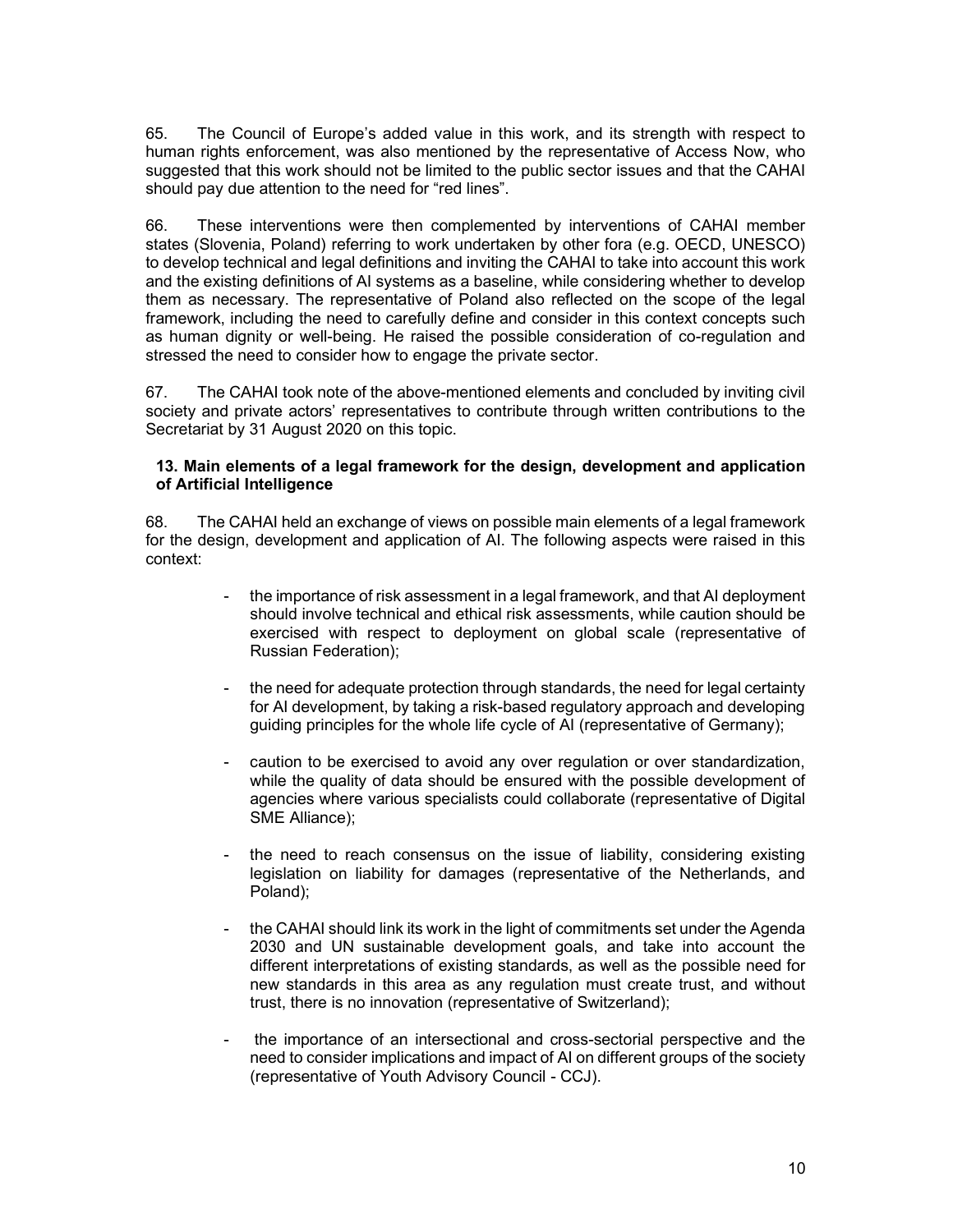69. The CAHAI took note of the above-mentioned elements and concluded that this aspect should be further explored by the Policy Development Group (PDG), possibly through additional contributions, as this topic was not included in the scope of the first electronic consultations.

#### 14. Information point: Updates provided by CAHAI members, observers and participants

70. The CAHAI took note of the main developments at the domestic and international level as regards instruments and policies on AI.

71. The Committee welcomed that under the German Chairmanship of the Council of Europe's Committee of Ministers, a high-level conference on AI and regulation is planned to be held in Berlin in January 2021 (health considerations permitting).

72. The representative of FRA informed the CAHAI that they are currently preparing a report on the concrete use of AI in the EU from a fundamental rights perspective, which should be published later this year.

73. The representative of Element AI underlined their expertise having participated in consultations at OECD and EU level and recently carrying out a human rights impact assessment of the proposed Sidewalk Labs smart city development AI initiative in the city of Toronto.

74. The Chair took note of the updates and invited delegations to notify the secretariat of any further developments.

#### 15. Update on the communication of the CAHAI progress report to the Committee of **Ministers**

75. The CAHAI was informed that following the GR-J meeting held on 7 July 2020 by the Group of Rapporteurs on Legal Cooperation (GR-J) of the Committee of Ministers, the examination of the progress report of the CAHAI will be rescheduled at the next meeting of the GR-J on 15 September 2020.

## 16. Possible practical mechanisms to ensure compliance and effectiveness of the legal framework

76. The CAHAI held an exchange of views on possible practical mechanisms to ensure compliance and effectiveness of the legal framework. Among the main issues raised were:

- The need for an international governance structure of AI; a legal cooperative framework for all member states (representative of Germany);
- The representative of the Netherlands stressed that alignment with existing international standards should be pursued. In determining obligations and accountability of AI, careful consideration to the whole lifecycle of AI – design, development and application – should be paid, as obligations of AI developers can vary accordingly. It was also considered important to enhance existing supervisory mechanisms as opposed to creating separate ones;
- The representative of IEEE stressed the need for instruments to be understandable for experts and non-experts and that sound evidence basis is needed; instruments should be dynamic and applicable to future innovation by being technology- neutral;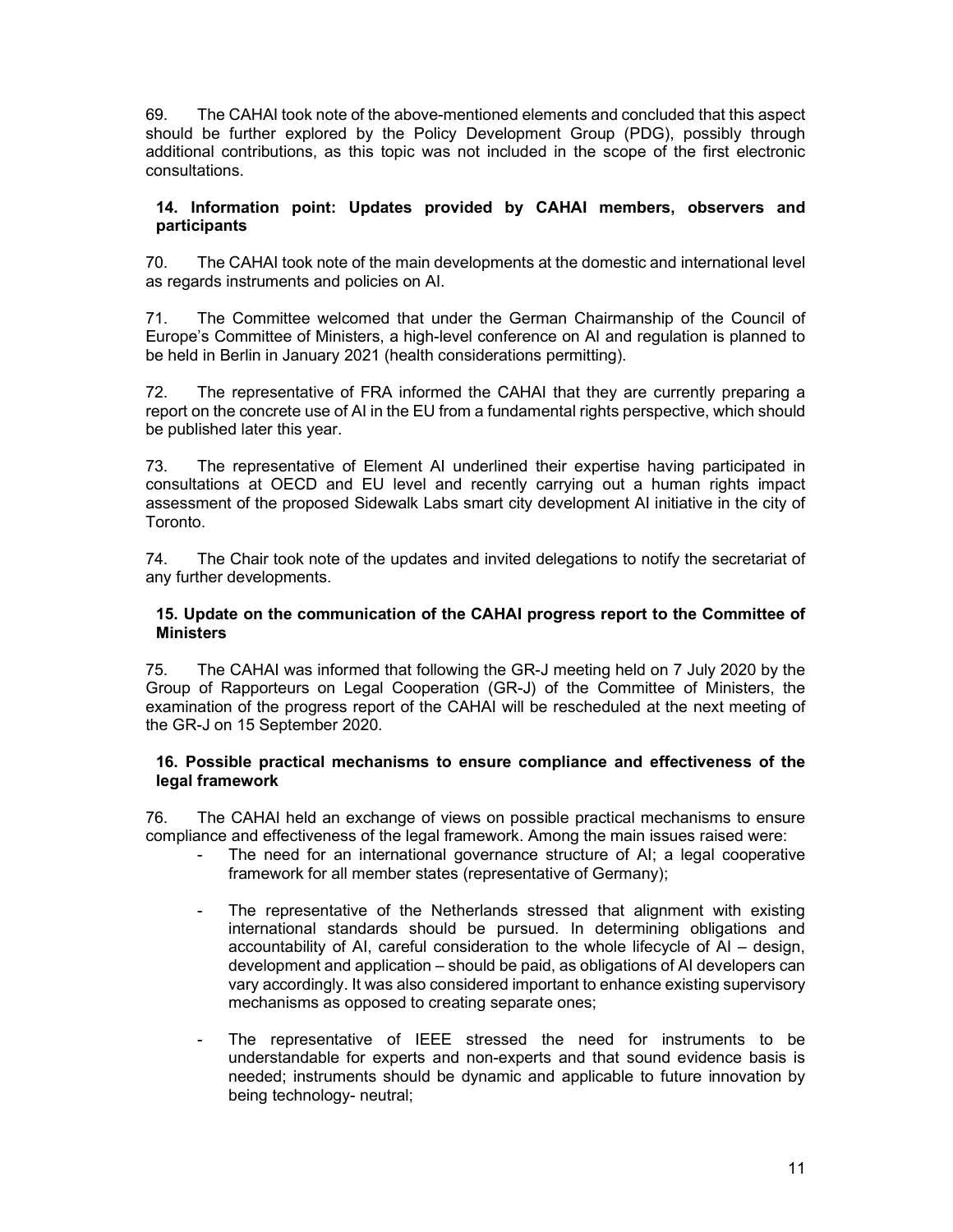- The representative of EEEI (European Expertise and Expert Institute) indicated that certification and risk assessment exist already for AI tools and services. They apply to products and services but not to the management of processes. Ethics by design would allow strengthening the trust of the users, and in this regard, it is essential to target the full chain of responsibility in the framework of development of AI tools and services (i.e. through reference frameworks, labels, charters, risk evaluation mechanisms);
- The representative of the Conference of INGOs stated that the emphasis should be on impact assessment based on human rights, which should be extended to all applications, not concentrating of applications which prima facie would look riskier than others, and apply to their whole lifecycle. It is important to provide guidance on what it is "high risk" but only after assessing the impact on human rights. Transparency and accountability of AI in the public sector would be extremely important, therefore she called for a public registry of public authorities using AIrun applications;
- The GER supported the stance of Germany and the establishment of ex-ante and oversight for high risks applications, considering that self-assessment would be not sufficient for high-risk applications;
- The representative of Slovenia underlined the importance to bridge the gap between legal and technical specialists, and the need for flexibility to adapt to future developments. The work of the CAHAI on a legal framework can be of guidance in the development of a certification mechanism, but work on these issues should also be aligned with other international initiatives on AI and views of the business community and take into account existing scientific studies, including those of the AI OECD Observatory. He stressed that AI is very dynamic, and that the CAHAI's final outputs should stand the test of time;
- The representative of Access Now considered that self-assessment cannot serve as a mechanism if the objective is to ensure fundamental rights compliance, and that human rights impact assessments should be undertaken throughout the life cycle of AI, along with the establishment of clear oversight bodies. This is not specifically about technology.

77. At the end of the exchange, the Chair concluded that the abridged report will take note of the variety of opinions among the participants regarding possible mechanisms and that the CAHAI PDG would be expected to explore this issue further and reach consensus. He noted that the EEEI would provide a written contribution.

# 17. Cooperation with other international organisations

78. The representative of FRA presented its ongoing work on artificial intelligence, which includes field research in some EU member states covering public administration and private companies and which will be published at the end of 2020. The FRA also referred to the mapping of policy initiatives related to AI (from member states, business, civil society) and its previously published papers on discrimination and AI, data quality, fundamental rights issues caused by AI, and facial recognition technologies.

79. The representative of the European Commission presented its White Paper on Artificial Intelligence - A European approach. A broad process of consultation on the White Paper has been launched by the European Commission after its publication, and a review of the different contributions is ongoing with a view to finetuning policy and legislative options which will be undertaken by the Commission in the future. The work of the Commission in the next months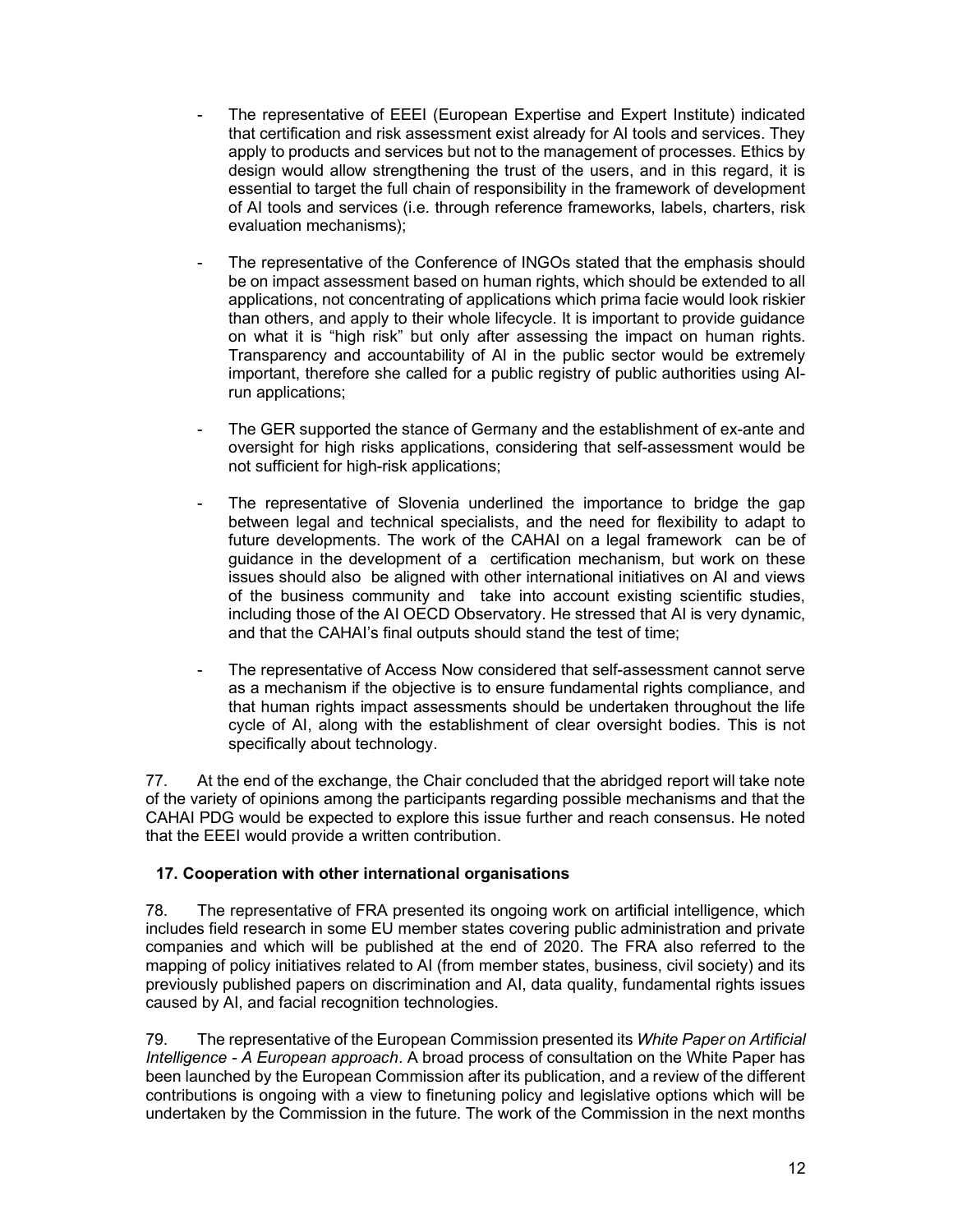will be focused on identifying high-risk applications, based on the criteria provided by the White Paper, as well as defining obligations of compliance of AI operators. The Commission is attentive to the work of the CAHAI and of the Council of Europe on AI.

80. The representative of the OECD presented its ongoing work on AI. Principles for responsible stewardship of trustworthy AI have been developed, focusing on inclusive growth, sustainable development and well-being, human-centered values and fairness, transparency and explainability, robustness, security and safety, and accountability. Support is also being provided to national policies and international cooperation for trustworthy AI, especially as regards investing in AI research and development, fostering a digital ecosystem for AI, providing an enabling policy environment for AI, building human capacity and preparing for labor transition. Continued cooperation on policies being developed at the level of Council of Europe member states would be particularly useful.

81. The representative of the United Nations High Level Panel on Digital Cooperation and UNESCO presented their ongoing work on artificial intelligence and possible synergies with the work of the CAHAI. He recalled that the UN Secretary General announced the establishment of a Global Advisory Body on AI, aimed to create a diverse, inclusive, and informed platform to highlight and support ongoing work, as well as help connect the dots for global cooperation on AI that is trustworthy, human rights-based, safe, sustainable, and promotes peace. This non-normative advisory body strives to build, connect, exchange and share expertise and make it available to those who need it most. He identified two points of alignment with the CAHAI, namely connecting to the work of other regional actors in this network and learning from the good practices highlighted by different stakeholders to ensure global alignment and cooperation on the development, use, and governance of AI, so that they may be preserved beyond Europe's borders. He invited the CAHAI to join this work.

82. The representative of UNESCO referred to their ongoing work of preparation of the first global standard-setting instrument on ethics of artificial intelligence, following the decision of UNESCO's General Conference at its 40th session in November 2019.This inclusive and multidisciplinary process is expected to include consultations with a wide range of stakeholders, including the scientific community, people of different cultural backgrounds and ethical perspectives, minority groups, civil society, government and the private sector. Following online discussions, the first version of the draft text of the recommendation has now been published online and it is now open for consultation. Inclusiveness, trustworthiness, the protection of environment and privacy are amongst the principles included in this Recommendation.

83. The representative of UNESCO underlined the importance of working in synergy, and to seek complementarity and not competition, as each organisation has a specific added value in the regulation of AI.

84. The CAHAI took note of the exchanges with the above-mentioned organisations and underlined the importance of ensuring continued coordination and complementarity with the initiatives undertaken.

# 18. CAHAI working methods

85. The secretariat recalled the main elements of the circular letter sent to the CAHAI and other steering committees of the Council of Europe by the Secretary General of the Council of Europe and the Chair of the Greek Chairmanship of the Committee of Ministers, including the fact that all committees were invited to make use of the flexibility in working methods in line with the CM/Res(2011)24, and use the electronic means available to hold their meetings, either as hybrid meetings or solely by videoconference. When because of the circumstances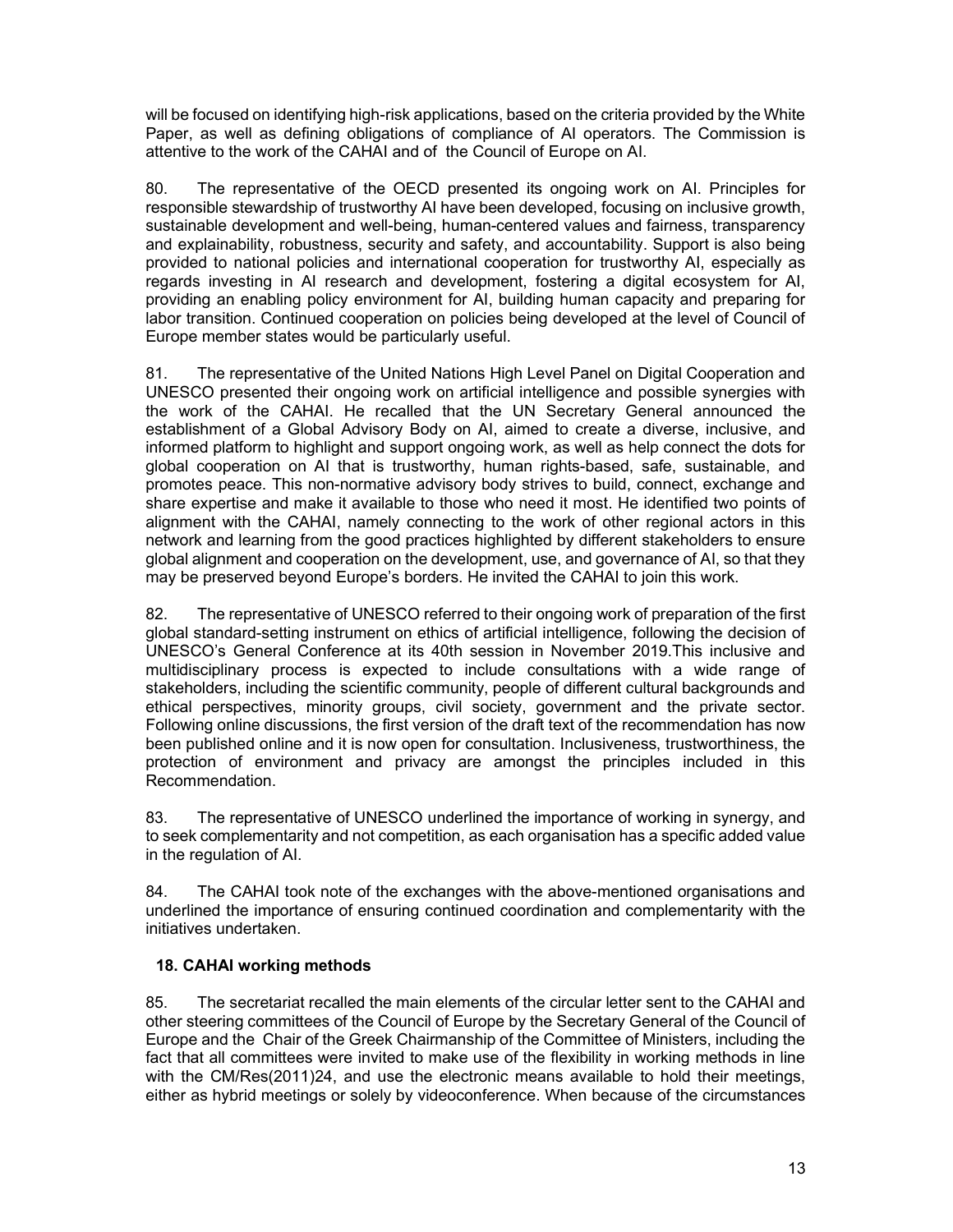a committee proposes to depart from the existing framework, the Committee of Ministers should be duly informed.

# 18.1 Proposal of the Russian Federation to revise the CAHAI terms of reference

86. The representative of the Russian Federation presented its proposal, as appended to the document CAHAI (2020) 17, aimed at revising the terms of reference in order to increase the number of bureau members. He underlined that this would allow all interested countries to contribute to the work of the Committee in a more active and representative manner and would help the CAHAI to develop a truly common and qualitative approach of the Council of Europe to AI. The Chair reminded that any revision of its terms of reference as regards the size of the Bureau would fall within the sole competence of the Committee of Ministers and opened the floor for an exchange of views.

87. Several delegations voiced their support in favor of the proposal (Germany, Spain, Armenia, Azerbaijan), whereas others, such as the representative of Andorra expressed their disagreement insofar as costs of participation would be borne only by some of the Bureau members states, as foreseen by the proposal so that the revision would not entail additional budgetary costs. The representative of the Czech Republic expressed support for the current size of the Bureau and the view that input from member states should take place in the framework of the working groups.

# 18.2 Update on CAHAI working groups (nominations, calendar, tasks)

88. The Secretariat presented updated information on the working groups, as set out in the updated version of the document CAHAI(2020) 10 ADD REV1, which was amended to take into account the comments and feedback received in the framework of the consultations held in April and May 2020.

89. The Secretariat provided further oral clarifications to questions raised online and through the chat, including on the numbers of expressions of interest received from member states wishing to contribute to the working groups. A call for nominations for the working groups would be launched shortly after the meeting, including with a call for expressions of interest for the position of Chair and Vice-Chair. The proposed calendar of working groups' meetings, which are expected to be held online for the time being, was also presented.

90. The CAHAI adopted the document CAHAI(2020) 10 ADD REV1 without further changes. Given that the adopted progress report communicated to the Committee of Ministers shall be re-examined in September, the CAHAI agreed to update it with respect to the decisions taken at this plenary, including with respect to the updated calendar and timelines agreed upon, and communicate it in its revised form to the Committee of Ministers, so as to fully reflect the latest developments.

## 18.3 Update on CAHAI multi stakeholder consultation

91. The Secretariat provided an update on this subject, based on the document CAHAI (2020) 03 REV1 prov, as recently updated in the framework of the consultation on the progress report. The CAHAI took note of the request of Azerbaijan to update the annex of the document as regards their willingness to undertake national consultations. The CAHAI adopted this document as revised and decided to communicate it to the CAHAI-COG.

## 19. Information on forthcoming Council of Europe events and key developments for the CAHAI